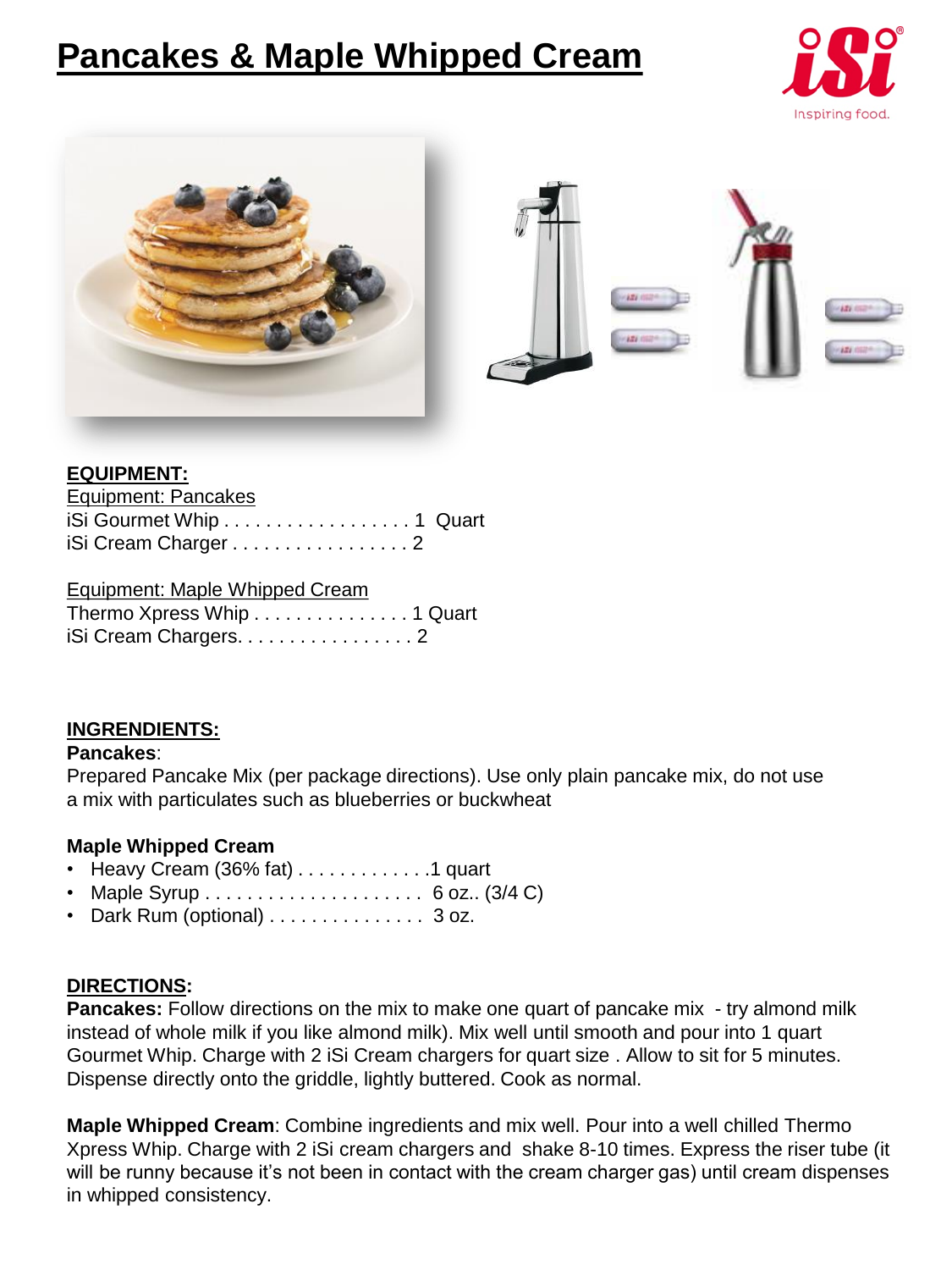# **Chocolate Cream Filled Donut Holes**





# **EQUIPMENT:**

| iSi Cream Charger 1                    |  |
|----------------------------------------|--|
| iSi Injector Tip (longest, thinnest) 1 |  |

# **INGREDIENTS**:

- Hershey's Special Dark Chocolate Sauce . .4 ozs.
- Whipping Cream, 33% fat . . . . . . . . . . . . . . 12 oz.
- Glazed Donut Holes (use Dunkin' Munchkin or Krispy Kreme Donut Holes as they are rising dough doughnuts (not cake doughnuts)

# **DIRECTIONS:**

Place ingredients into 1 pint sized gourmet Whip or 1 pint sized Thermo Whip

Screw on an iSi cream charger and shake vigorously – about 10 shakes

Screw on iSi Injector tip

Gently pierce each donut hole and fill until the donut hole becomes heavy, do not over fill.

Enjoy!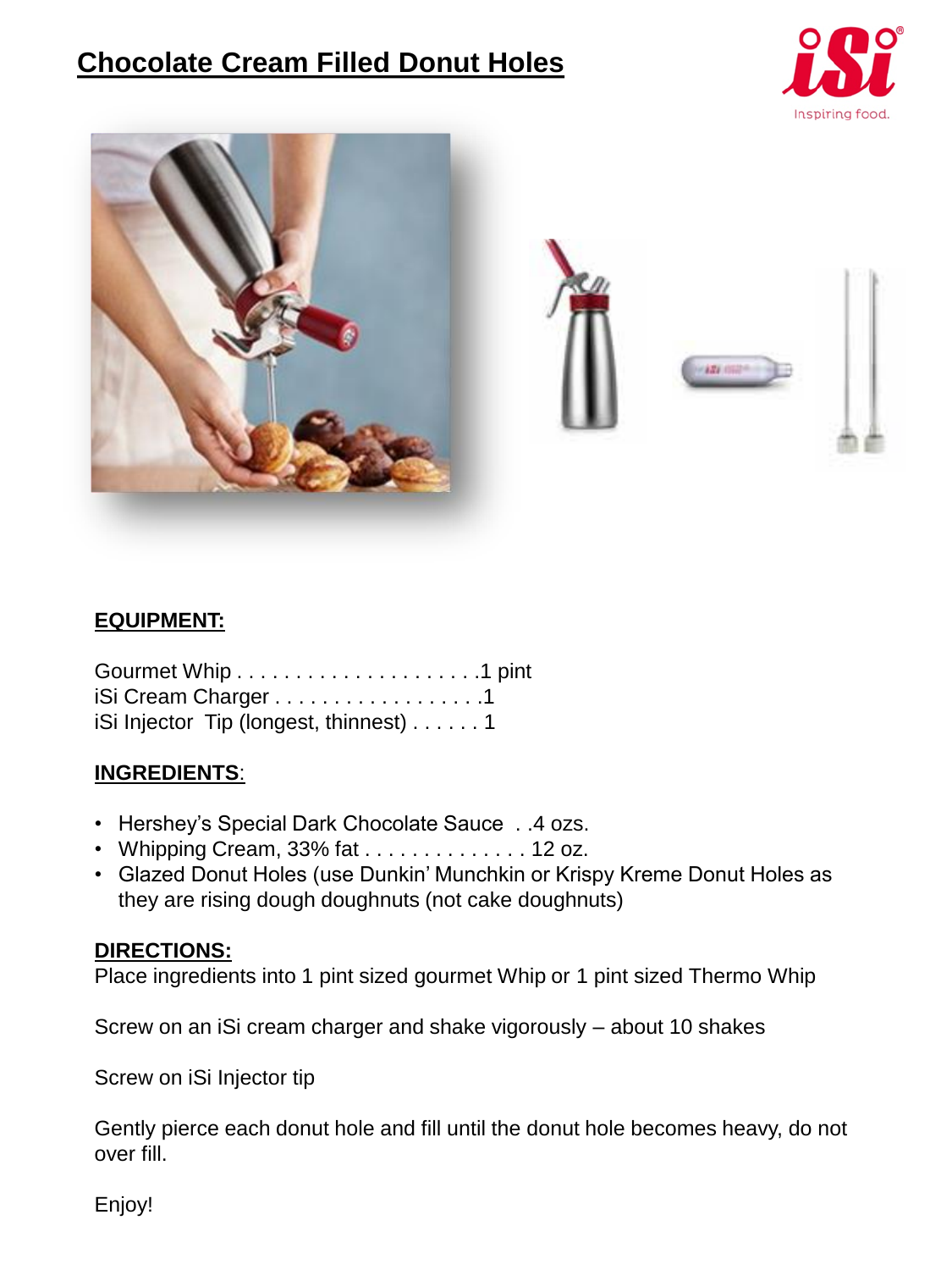# **Rosemary and Lemon Zest Rapid-Infused Olive Oil**







### **EQUIPMENT:**

| iSi Cream Charger 1   |  |
|-----------------------|--|
| Isi Funnel & Sieve. 1 |  |

### **INGREDIENTS:**

|  | • Olive Oil, extra virgin 5 oz |  |  |  |  |  |  |  |  |  |  |  |  |  |  |  |  |
|--|--------------------------------|--|--|--|--|--|--|--|--|--|--|--|--|--|--|--|--|
|--|--------------------------------|--|--|--|--|--|--|--|--|--|--|--|--|--|--|--|--|

- Rosemary . . . . . . . . . . . . . . . . . . . . . 1 oz..
- Lemon Zest  $\dots$ ....................  $\frac{1}{2}$  oz.
- Sautéed garlic (optional). . . . . . . . . . ..1 oz.

### **DIRECTIONS:**

Combine all ingredients in Gourmet Whip then charge with 1 iSi cream charger and shake well, about 15 seconds.

Let infusion sit for not less 8-10 minutes (longer time will produce more vigorous flavor).

Hold gourmet whip upright, cover tip loosely with kitchen towel or inverted cup cover the tip to protect from any spray, then vent the gas quickly. Unscrew head, then pour through sieve.

Serve with baguette pieces as a dipping oil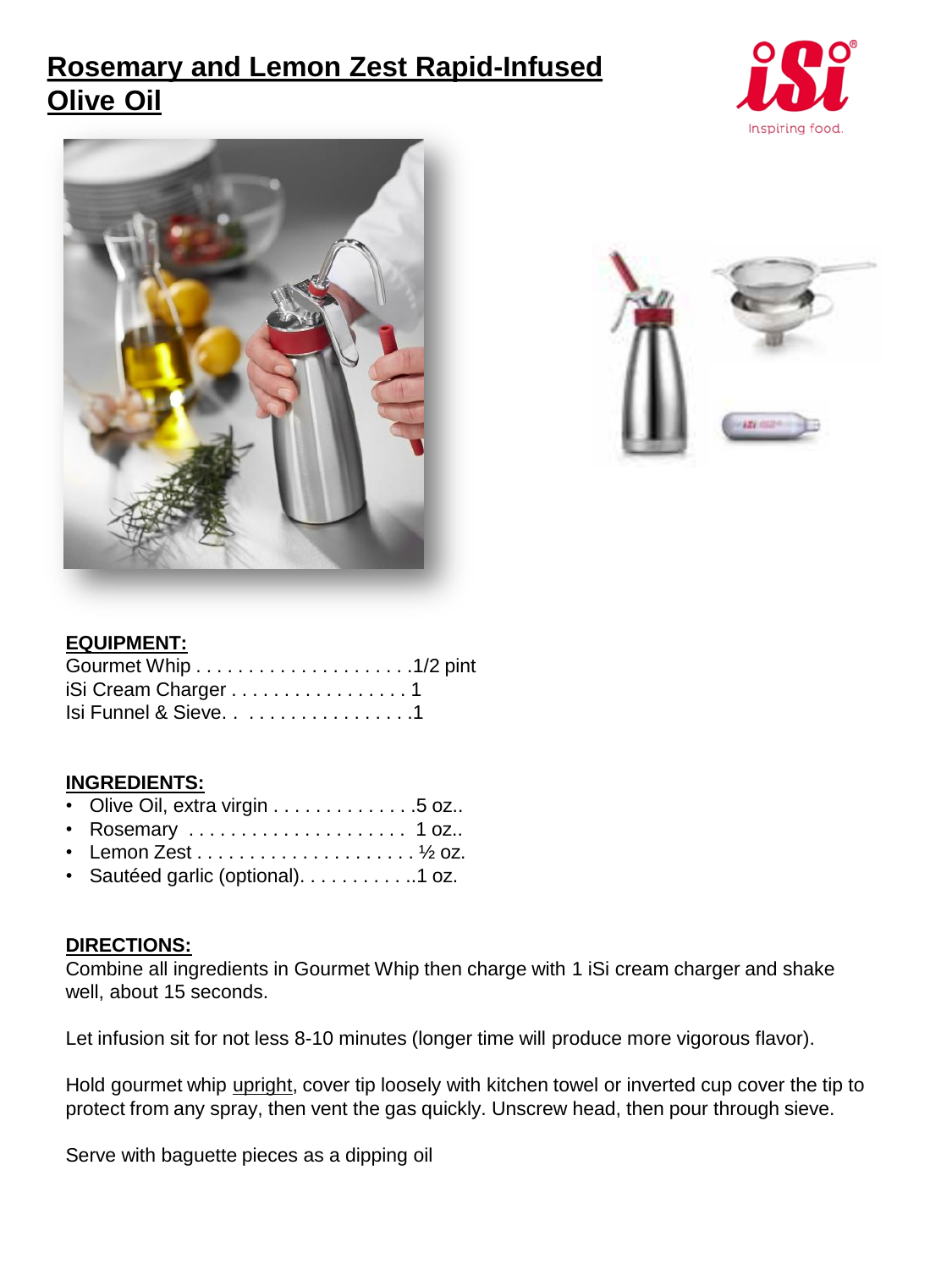# **Goat Cheese Espuma**







## **EQUIPMENT:**

| iSi Cream Charger 1   |  |
|-----------------------|--|
| Isi Funnel & Sieve. 1 |  |

#### **INGREDIENTS:**

- Goat Cheese………... . . . . . . . . . . . . . 8.8 oz..
- Sour Cream . . . . . . . . . . . . . . . . . . . . 4.4 oz..
- Heavy Cream . . . . . . . . . . . . . . . . 4 oz.
- Olive Oil . . . . .. . . . . . . . . . . . . . . . . . . 1-2 Tablespoons
- Herbal Salt, Pepper

#### **DIRECTIONS:**

Finely puree the goat cheese, sour cream, oil and spices with a blender or food processor. At the end, add the heavy cream, and briefly mix until the consistency is thick.

Then strain through the iSi Funnel and Sieve.

Pour into the Pint iSi Gourmet Whip. Screw on an iSi Cream charger, and shake vigorously 6- 8 times, test consistency, if needed shake only 1-3 more times. Chill for at least 30 minutes.

Serve with nut bread or whole wheat bread